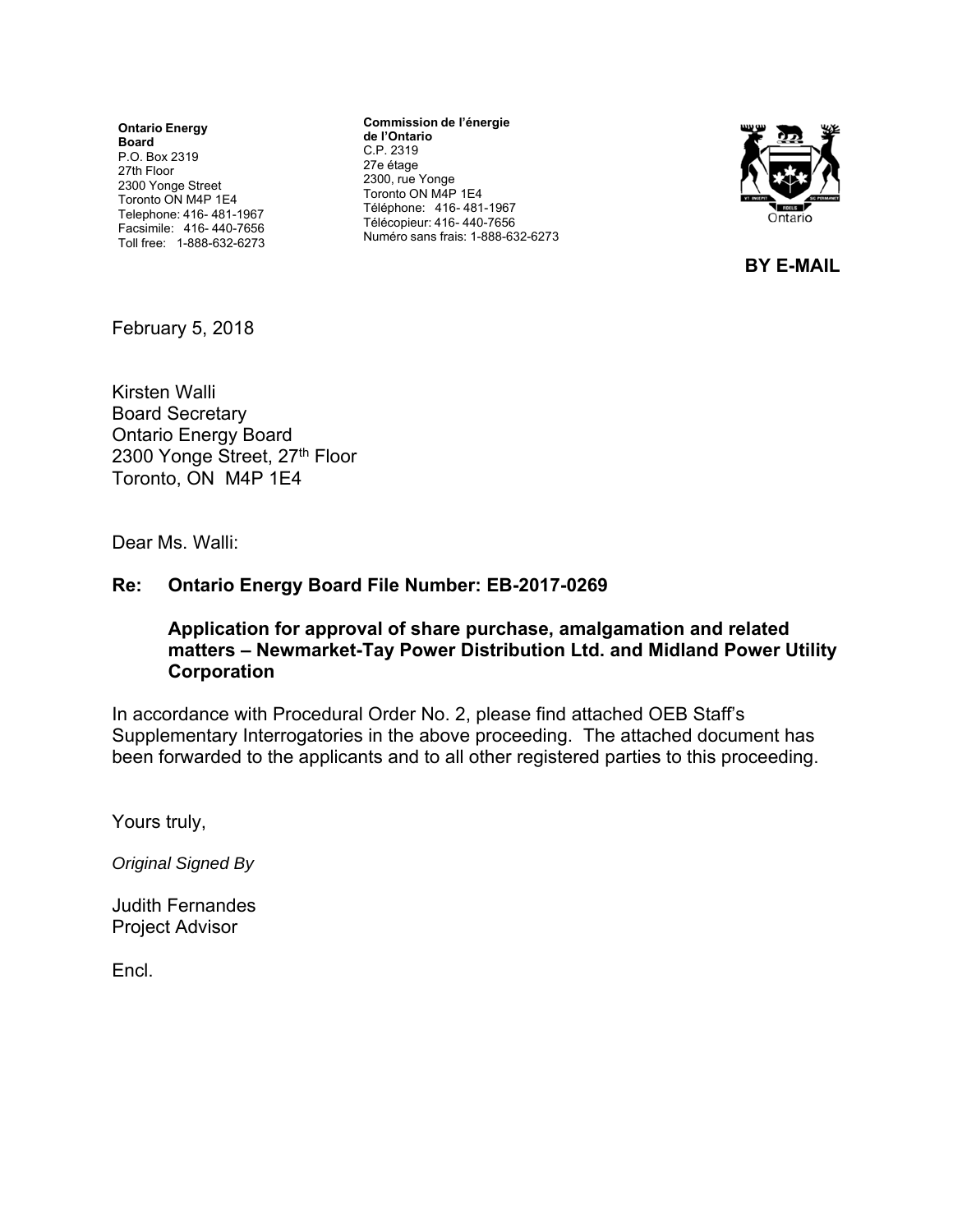

# **OEB Staff Supplementary Interrogatories**

**Newmarket-Tay Power Distribution Ltd. Midland Power Utility Corporation** 

**Application for approval of share purchase, amalgamation and related matters**

**EB-2017-0269** 

**February 5, 2018**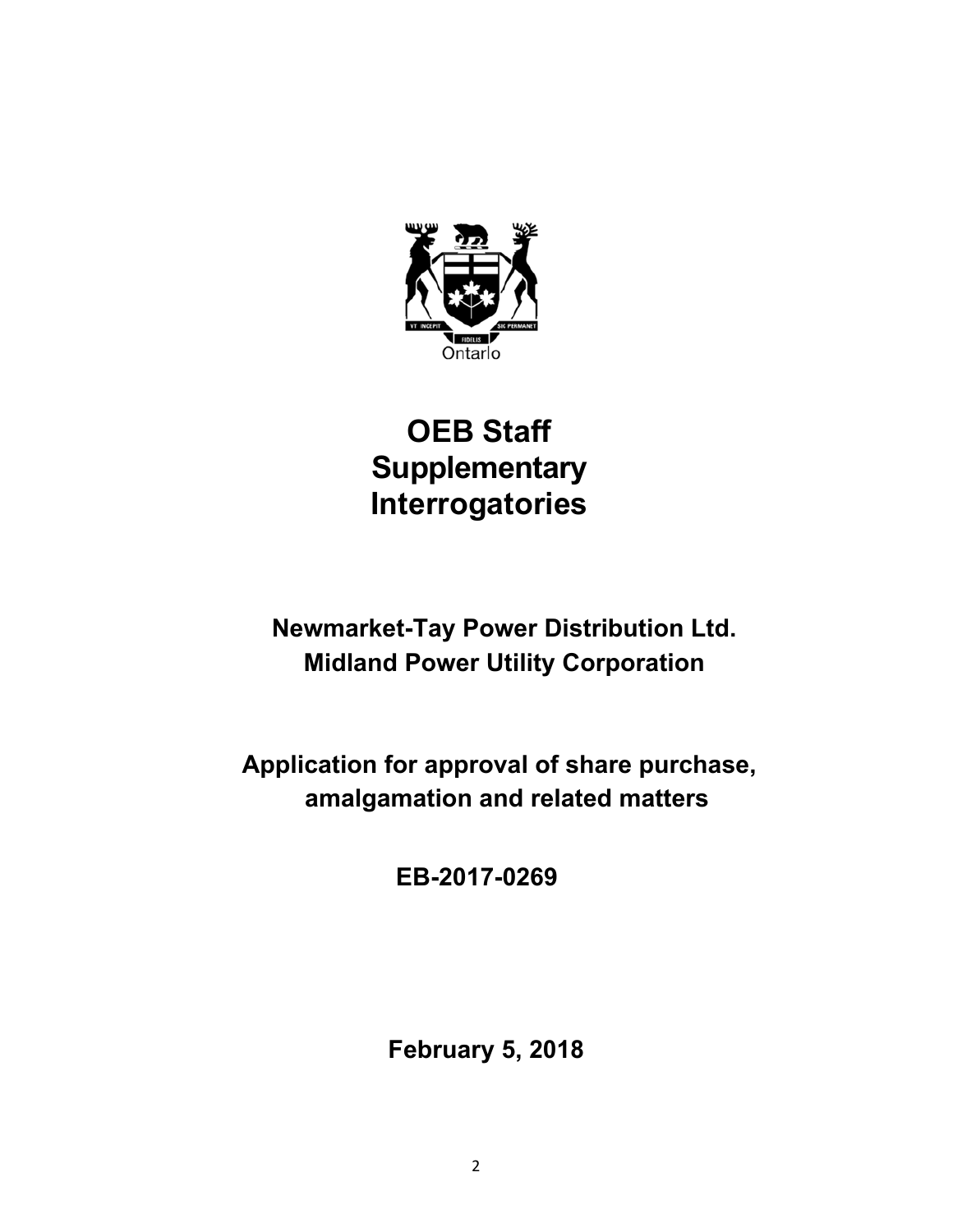## **2-Staff-1 Ref: OEB Staff Interrogatory No. 4 and Section 6.16 of the Share Purchase Agreement**

The applicants have confirmed that the legal name of the amalgamated entity will be Newmarket-Tay Power Distribution Ltd.

The applicants have also indicated that they intend to continue to use the Midland Power name and its related branding in Midland Power's current service territory for a period of ten years following the closing of the proposed transaction, including on customer bills or invoices as well as maintaining signage existing as at the closing date.

Assuming the proposed transaction and related approvals (cancellation of Midland Power's licence) are approved by the OEB:

- a) Please explain why the applicants wish to continue to use the Midland Power name and related branding when Midland Power is no longer licensed by the OEB.
- b) Please explain how the continued use of the Midland Power name and relating branding does not cause confusion for consumers and how applicants intend to inform consumers that the legal, licenced entity is no longer called "Midland Power".
- c) Please comment on the foregone synergies from not being able to consolidate billing, maintenance of signage, etc.

## **2-Staff-2 Ref: OEB Staff Interrogatory No. 5**

In part 5 a) of the response, the applicants have provided a calculation relating to the expected increase to rates for Midland Power's commercial customers. There is presently a consultation underway regarding rate design for Commercial and Industrial customers.

a) Please explain Newmarket-Tay's approach to rate design for Midland Power's commercial and industrial customers if the OEB establishes a new Commercial and Industrial rate policy before the end of the ten-year deferred rate rebasing period.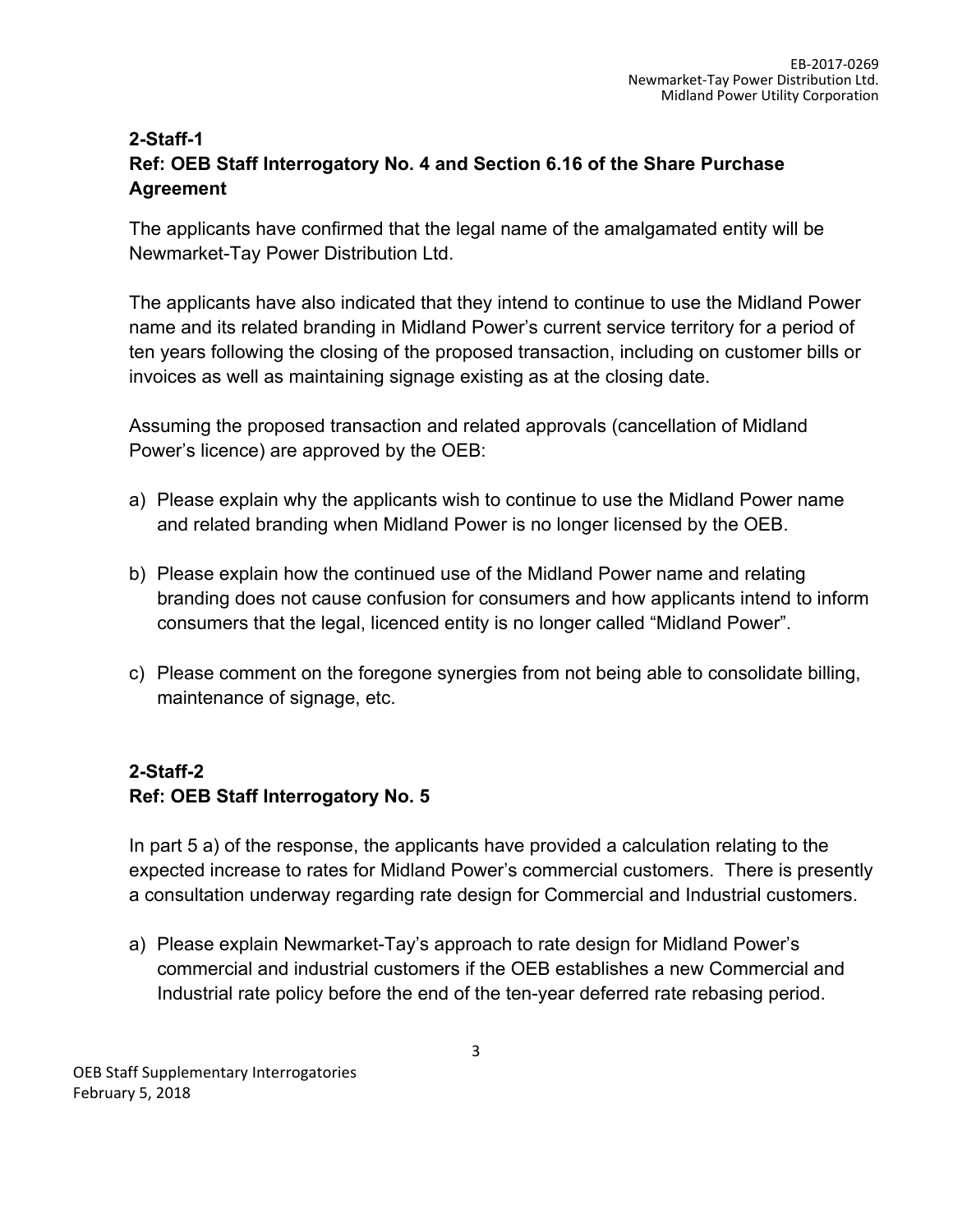In the response provided to 5 b), the applicants state: "The migration of MPUC and Tay service areas to a direct connection to the IESO grid is also expected to lower customers bill costs in relation to line losses."

Loss factors are only updated at the time of rebasing, which the applicants are proposing would only occur after 10 years, even if a direct connection to Hydro One's high voltage (Transmission) grid comes into service earlier. Customers would still be paying for losses based on current approved loss factors.

a) Please explain how customers will be benefiting from any lowered losses due to establishing a direct connection to the Hydro One high voltage transmission system prior to rebasing.

# **2-Staff-3 Ref: OEB Staff Interrogatories No. 6 and No. 8**

In OEB Staff Interrogatory No. 6 the applicants have provided a revised Table 3, setting out transaction and transition costs for NT Power and Midland Power. The table lists NT Power's transaction costs as \$1.2M in year 1.

In OEB Staff Interrogatory No. 6, the applicants set out Midland Power's transition costs over a 10-year period.

- a) Please provide a cost breakdown of NT Power's transaction costs. Please confirm whether this includes the additional \$200,000 that is being paid by NT Power for Midland Power's transaction costs and expenses.
- b) Please provide a detailed explanation of what is incorporated in Midland Power's transition costs and please explain why these transition costs are increasing over the ten-year period.

In part b) of the response to OEB Staff Interrogatory No. 6, the applicants state that the difference in the stated synergies, between page 22 of the evidence and Table 3 in the pre-filed evidence is owing to the transition cost for annual rent of the 16984 Highway 12 property.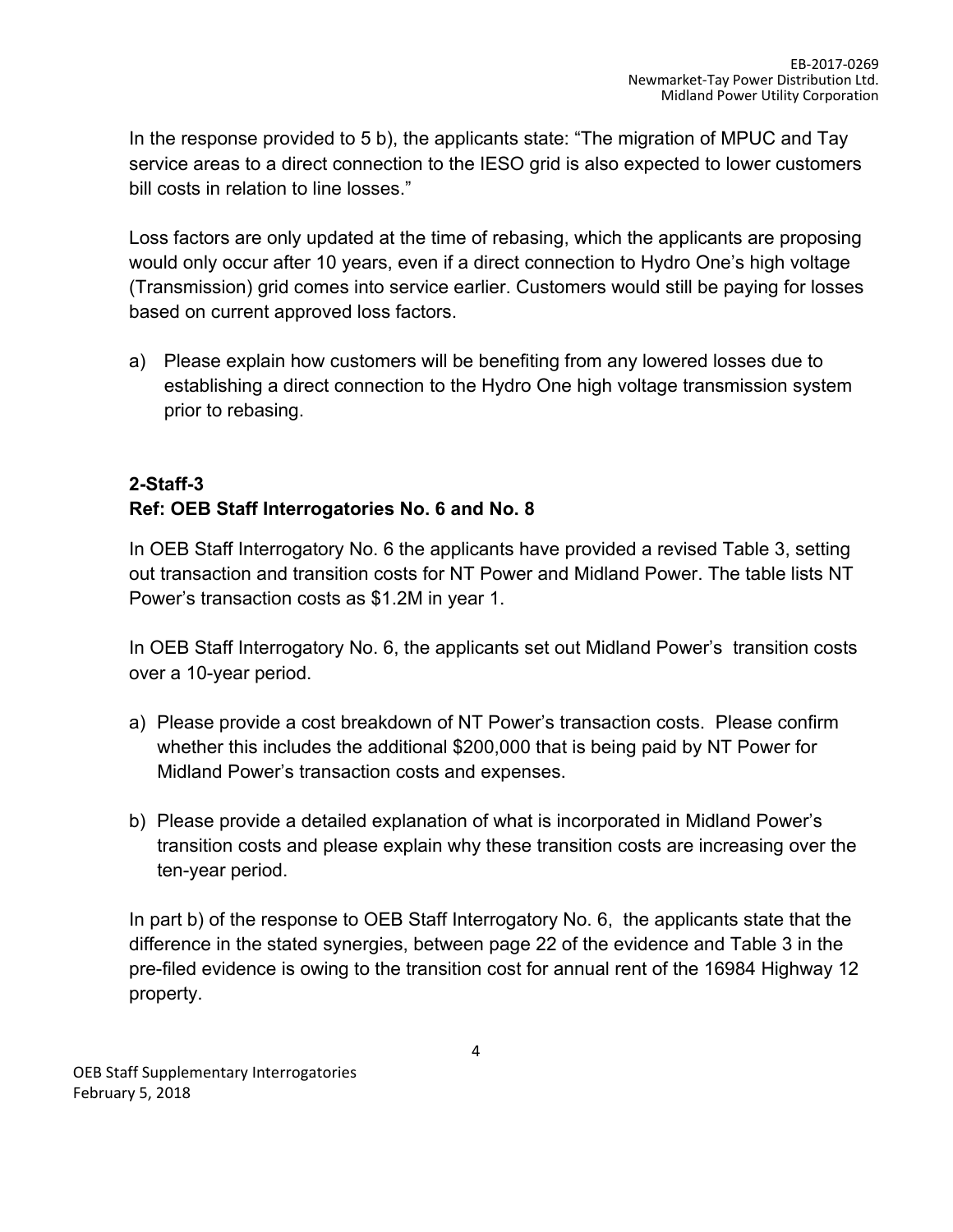c) Please explain why the annual rent payable for this property is considered a transition cost rather than an operational cost when the response to OEB Staff Interrogatory No. 8 indicates that this property will be utilized going forward to consolidate all operational and administrative functions for the Tay and Midland areas.

## **2-Staff-4 Ref: OEB Staff Interrogatory No. 7**

The applicants have shown cost savings/synergies for each year of the ten-year period in Table 3 in the pre-filed evidence and in response to OEB Staff Interrogatory No. 6. However, in the response provided to OEB Staff Interrogatory No. 7, the costs attributable to the specific business operations that make up the projected cost savings are only provided for year 10.

a) Please provide a breakdown of the projected cost savings by the specific business operations for each year, from year 1 to year 10 arising from this transaction.

The response reflects savings of \$700,000 in management and staff costs in year 10. The response also states that the projected cost savings are assumed to occur through natural attrition through retirements and as employees leave.

b) Please explain the applicants' basis for the \$700,000 projected cost savings in year 10.

The response indicates projected savings for facilities of \$55,000.

- c) Please explain what this represents.
- d) Please provide the expected savings from the consolidation of the Tay and Midland areas.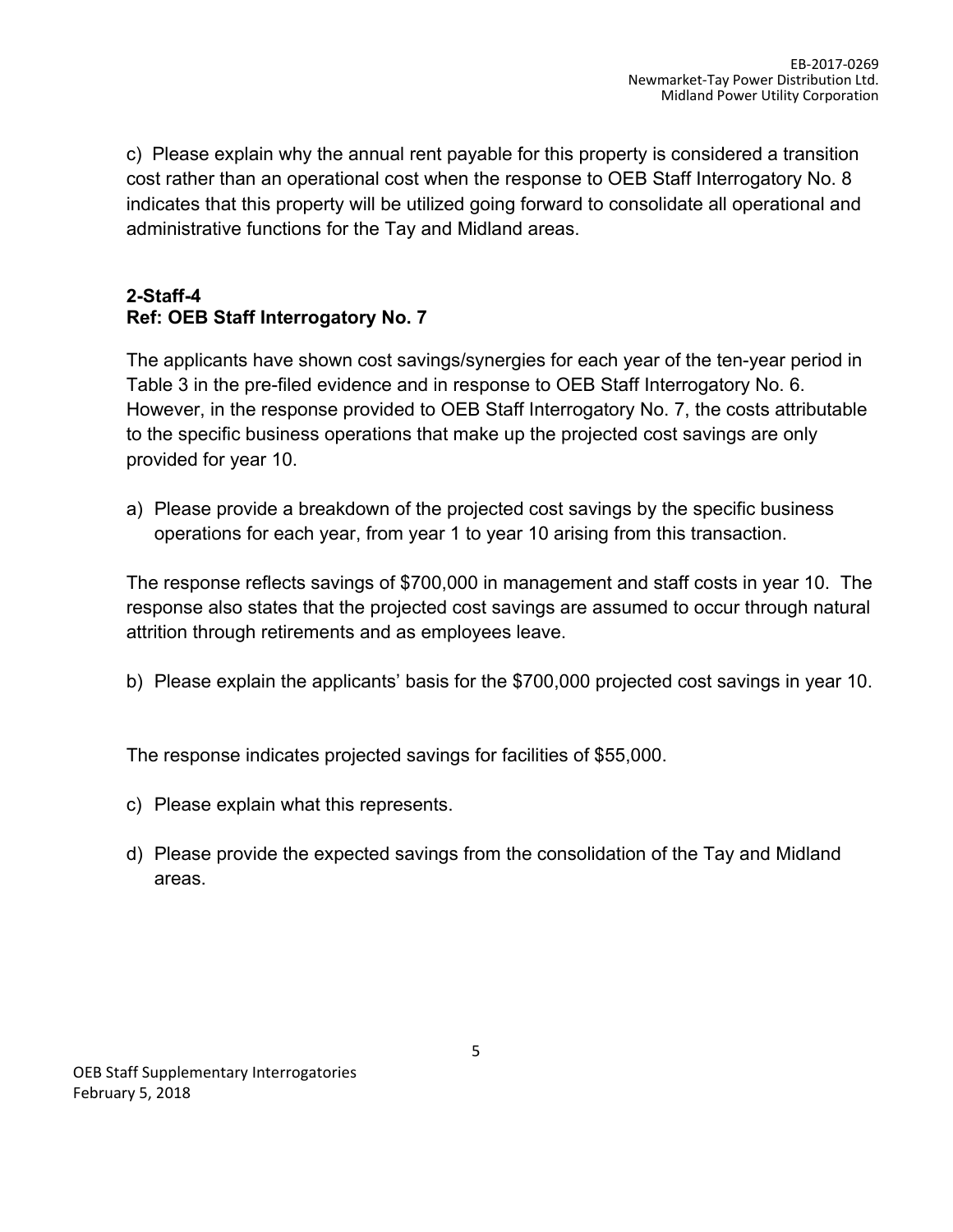## **2-Staff-5 Ref: OEB Staff Interrogatory No. 12**

The response provided states that the portion of the \$11.9M that is paid which is a premium and not recovered from the cost synergy savings in the first ten years will be fully recovered from the amalgamated entity's earnings from year 11, and specifically from the entity's return on equity.

- a) Please explain what is meant by the applicants' proposal to recover the premium from the consolidated entity's return on equity from year 11.
- b) Please explain whether such an approach is consistent with the OEB's expectation that the premium is fully recovered from efficiencies generated during the deferred rebasing period.
- c) In light of the applicants' proposal to recover the balance of the premium from the amalgamated entity's return on equity, please comment on the impact this will have on financial viability.
- d) Please explain how the applicants intend to track the recovery of the acquisition premium from year 1 onwards.

The applicants have provided a table which reflects the financial ratio projections of the combined utility.

e) For comparison purposes, please provide a similar table that shows the current financial ratios of the amalgamating utilities on a combined basis.

## **2- Staff-6 Ref: OEB Staff Interrogatory No. 15**

The applicants have indicated that they are financing 90% of the proposed transaction with new term-debt from the bank.

a) Given the current trend of rising interest rates, please confirm whether the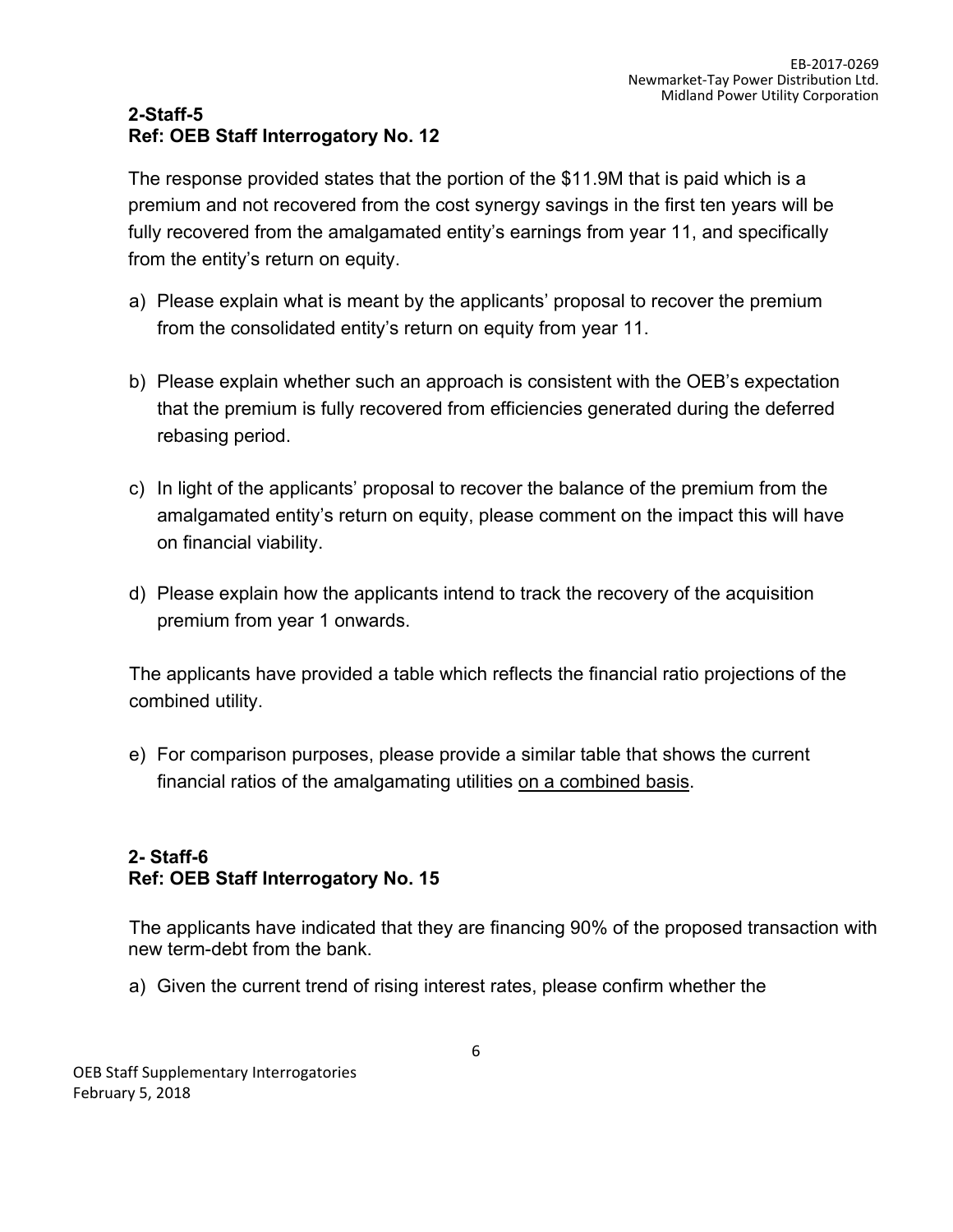applicants have performed a sensitivity analysis to ensure that the financial viability of the combined utility would not be threatened if interest rates rise.

- b) Please confirm if the financial projections and financial ratios for the combined entity includes the new term-debt financing of the proposed transaction.
- c) If the projected financial ratios in b) do not include the new term-debt financing, please explain how the additional borrowing impacts the debt to equity ratio and the financial viability of the consolidated entity, in light of the premium being paid on this transaction.

# **2- Staff-7 Ref: SEC Interrogatory No. 8**

The applicants have not answered this interrogatory, and have instead referred to OEB Staff Interrogatory No. 12 but that OEB Staff interrogatory does not provide the requested information. OEB staff believes that this information would be helpful in assessing the financial viability of the merged entity and requests that the applicants provide a response.

## **2- Staff-8 Ref: SEC Interrogatory No. 12**

OEB staff requests a response to this interrogatory posed by SEC as the requested information would be helpful in assessing the impact on the financial viability of the merged entity.

## **2- Staff-9 Ref: SEC Interrogatory No. 14**

In response to this question, the applicants have referred to SEC Interrogatory 12, which was not answered by the applicants.

The applicants have also referred to OEB Staff Interrogatories 16 and 17. OEB staff notes that those questions provide a very different context.

OEB staff requests that the applicants provide an answer to this question as it would be helpful in assessing the financial viability of the merged entity.

OEB Staff Supplementary Interrogatories February 5, 2018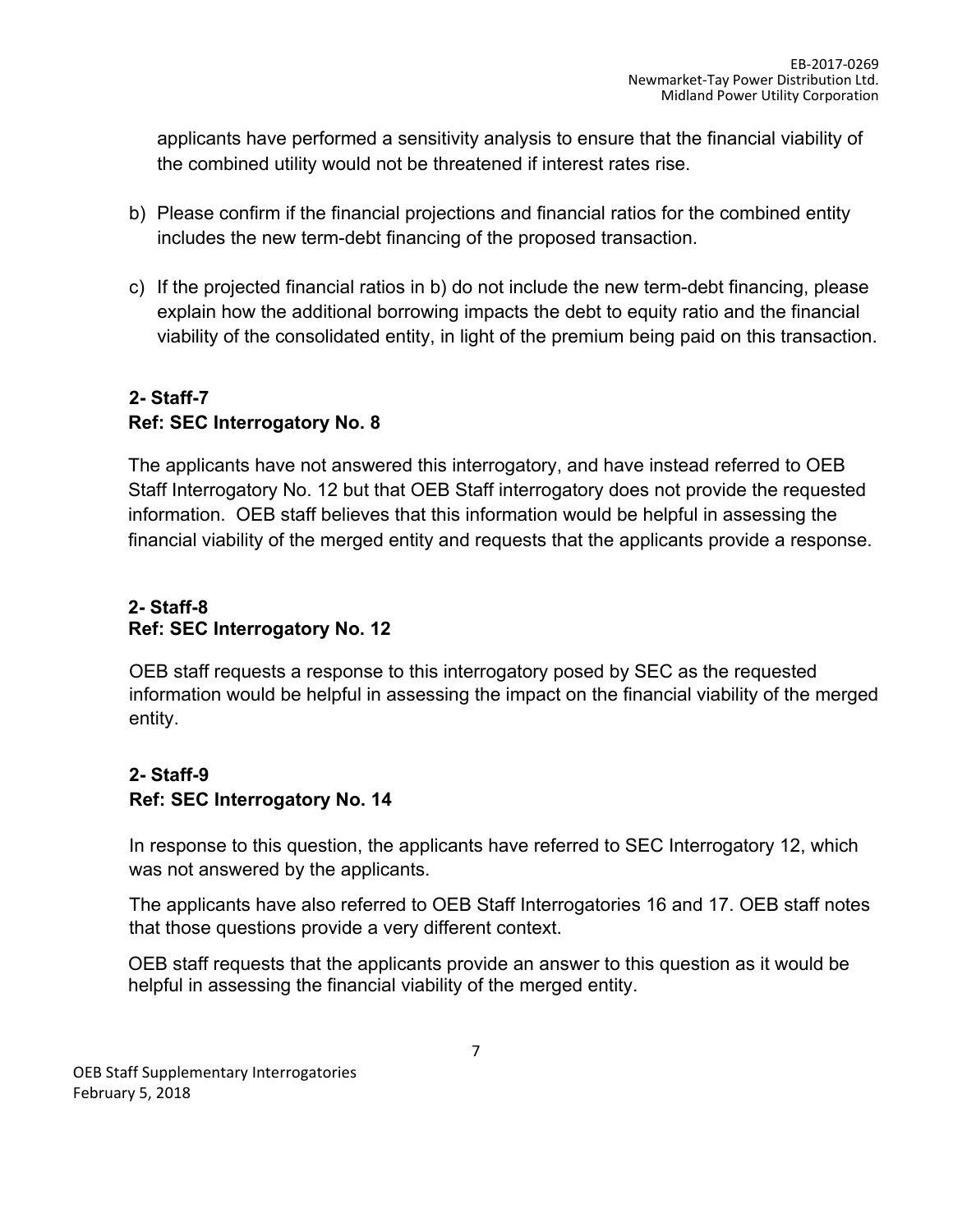## **2- Staff-10 Ref: OEB Staff Interrogatory No. 18**

In the response provided, the applicants have explained that the proposed Earnings Sharing Mechanism (ESM) would operate in such a way that excess earnings during years 6 through 10 would be recorded in a deferral and variance account (ESM account), with disposition to occur at the time of rebasing, i.e. in year 11. The applicants have proposed to first use any amounts in the ESM account for rate mitigation that might be required and, for any remaining balance to be distributed to all customers, "in a manner acceptable to the Board". This differs from the ESM set out in the Handbook to Electricity Distributor and Transmitter Consolidations, which requires annual assessment of earnings and excess earnings to be shared with customers annually.

- a) Under the applicants' proposal, please confirm whether interest accrues to the balance of the ESM account. If so, please advise of the rate that the applicants are proposing would apply, and explain why. If no interest would apply, please explain your reasons.
- b) If there are overearnings from years 6 to 10:
	- i. Please confirm that it would be considered that all customers overpaid, absent detailed information that showed how specific customer classes over-contributed based on existing rates as adjusted over time.
	- ii. Please explain why the applicants are proposing that any balance in the ESM account first be applied for any mitigation and why this would not constitute interclass subsidization at the time of rebasing.
- c) Please provide the applicants' views on the proposed ESM disposition only at the time of rebasing which creates the potential for inter-generational inequity, in that customers at rebasing or for a period thereafter benefit from over-earnings realized during the period from years 6 to 10, which would otherwise be shared with minimal lag under the OEB's policy for annual disposition of any ESM balance.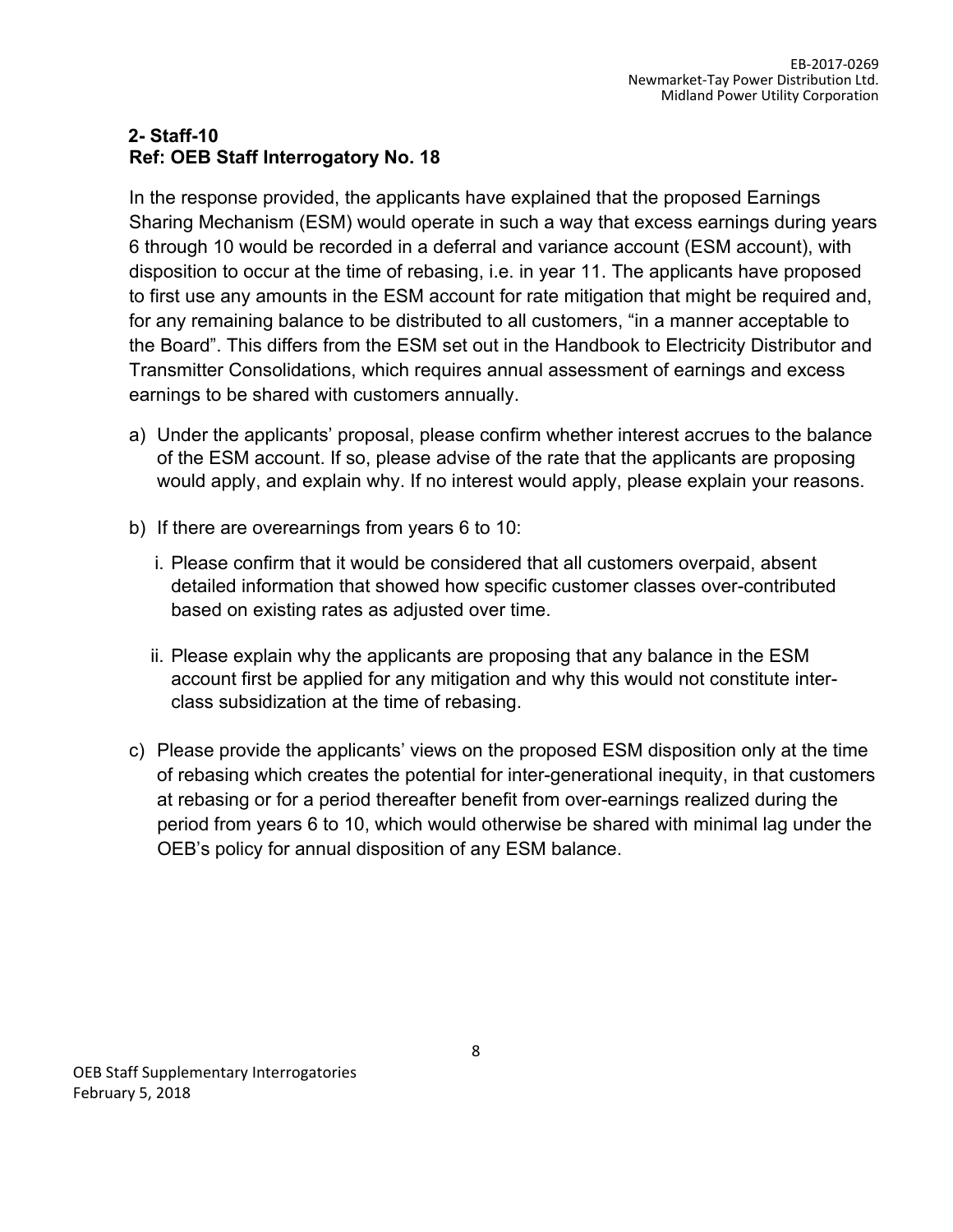## **2- Staff-11 Ref: OEB Staff Interrogatory No. 24**

In part b) of the response, the applicants state that the projections in the pro-forma statements are based on 2015 actual with cost and customer growth of 2.9% to 3.0% respectively.

- a) Please explain how the projected customer growth of 3.0% is derived, providing information on the historical customer growth that would support the assumptions being made.
- b) Please provide the projections in the pro-forma statements if customer growth is assumed to be 0%.

## **2- Staff-12 Ref: OEB Staff Interrogatory No. 25**

In Interrogatory No. 25, OEB staff requested information on how it intends to communicate with customers regarding differences in specific service charges between the Newmarket-Tay and Midland rate zones. NT Power has responded stating that it intends to maintain separately branded websites to facilitate customer communication by service area.

a) Please explain how the maintenance of two separately branded websites will not cause confusion for customers, given the proposed amalgamation of the two distributors.

## **2- Staff-13 Ref: OEB Staff Interrogatory No. 26**

The applicants have confirmed that Conditions of Service will be consolidated and harmonized at the time of rebasing, in year 11. While the Conditions of Service are required to be filed with the OEB, the OEB does not approve the Conditions of Service.

a) Please explain why the applicants are not considering efforts to review and consolidate and harmonize the Conditions of Service earlier than rebasing, identifying